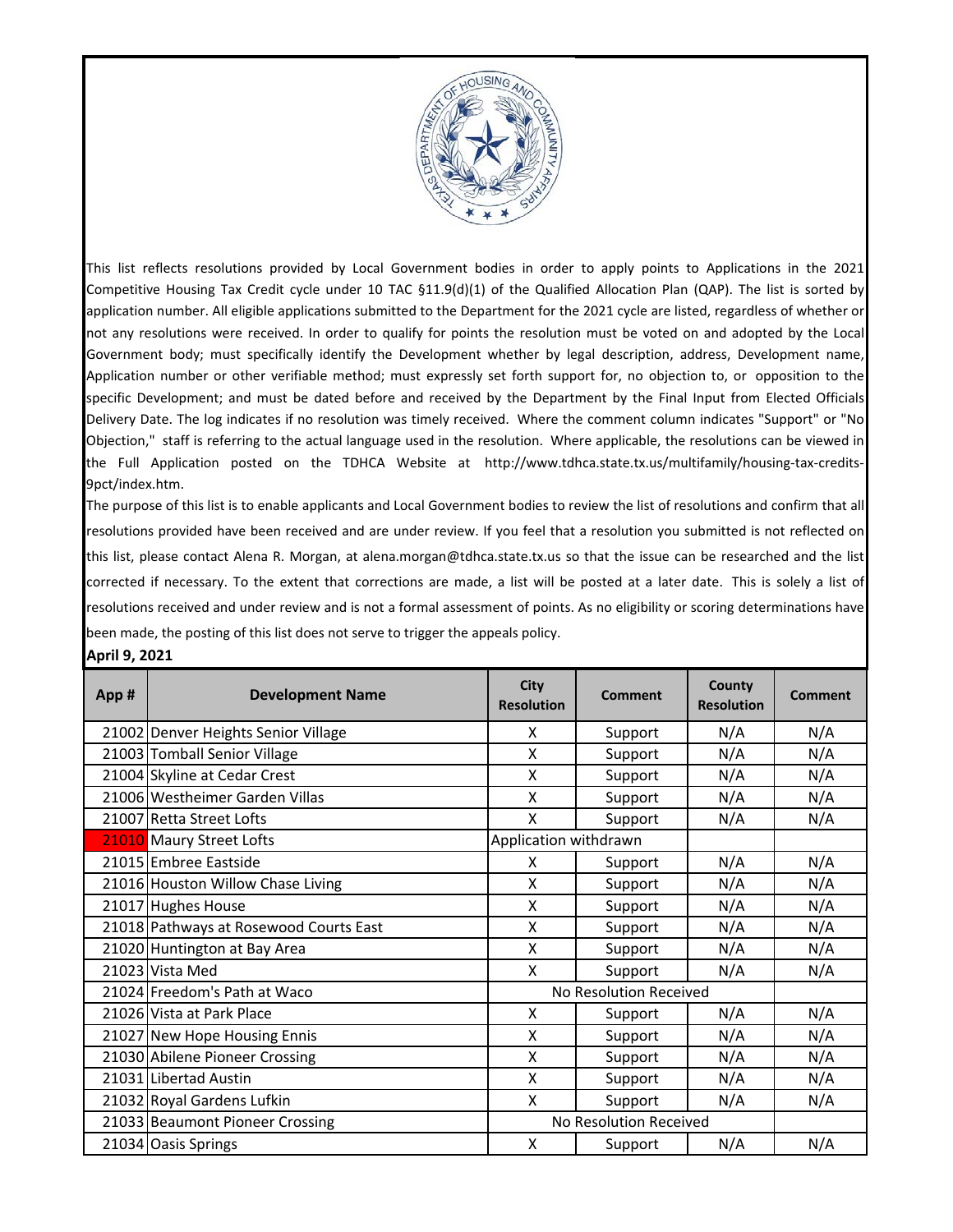| 21035 Manson Place                                 | $\pmb{\mathsf{X}}$ | Support                | N/A                       | N/A     |
|----------------------------------------------------|--------------------|------------------------|---------------------------|---------|
| 21038 Houston 150 Bayou Apartments                 | X                  | Support                | N/A                       | N/A     |
| 21039 Uvalde Villas                                | X                  | Support                | N/A                       | N/A     |
| 21040 Burkburnett Royal Garden                     | X                  | Support                | N/A                       | N/A     |
| 21042 Cole Creek Estates                           | Χ                  | Support                | N/A                       | N/A     |
| 21046 Village Square                               | X                  | Support                | N/A                       | N/A     |
| 21047 Anderson Creek                               | X                  | Support                | N/A                       | N/A     |
| 21048 Price Lofts                                  | X                  | Support                | N/A                       | N/A     |
| 21051 Canyon Lofts                                 | X                  | Support                | $\boldsymbol{\mathsf{X}}$ | Support |
| 21052 Del Rio Lofts                                | X                  | Support                | N/A                       | N/A     |
| 21053 Reserve at Shiloh                            | Χ                  | Support                | N/A                       | N/A     |
| 21054 Reserve at Palestine                         | X                  | Support                | N/A                       | N/A     |
| 21055 Reserve at Jacksonville                      | X                  | Support                | N/A                       | N/A     |
| 21056 Reserve at Lufkin                            | X                  | Support                | N/A                       | N/A     |
| 21058 Evening Star Apartments                      | X                  | Support                | N/A                       | N/A     |
| 21061 Magnolia Lofts                               | Χ                  | Support                | N/A                       | N/A     |
| 21062 Ada Street Apartments                        | X                  | Support                | N/A                       | N/A     |
| 21063 Parker Apartments                            | X                  | Support                | N/A                       | N/A     |
| 21064 Fiesta Trails                                |                    | No Resolution Received |                           |         |
| 21069 Dahlia Villas                                | Χ                  | Support                | N/A                       | N/A     |
| 21070 Saison North                                 | X                  | Support                | N/A                       | N/A     |
| 21075 June West                                    | X                  | Support                | N/A                       | N/A     |
| 21078 Clifton Riverside                            | Χ                  | Support                | N/A                       | N/A     |
| 21080 Kodu Crossing                                | X                  | Support                | N/A                       | N/A     |
| 21081 Kiva East                                    | X                  | Support                | N/A                       | N/A     |
| 21087 The Versia                                   | X                  | Support                | N/A                       | N/A     |
| 21091 Laurel Terrace                               | X                  | Support                | N/A                       | N/A     |
| 21092 Scenic Park Apartments                       | X                  | Support                | N/A                       | N/A     |
| 21093 Parkside on Carrier                          | X                  | Support                | N/A                       | N/A     |
| 21095 Porter Place                                 | Χ                  | Support                | N/A                       | N/A     |
| 21099 Marshall Crossing                            | Χ                  | Support                | N/A                       | N/A     |
| 21100 Hawthorn Terrace                             | X                  | Support                | N/A                       | N/A     |
| 21101 Longview Crossing                            | Χ                  | Support                | N/A                       | N/A     |
| 21104 Heritage at Abilene                          | Χ                  | Support                | N/A                       | N/A     |
| 21109 The Residence at Sycamore Creek              | Χ                  | Support                | N/A                       | N/A     |
| 21111 Landmark at Montgomery                       | X                  | Support                | N/A                       | N/A     |
| 21112 Summer Village                               | Χ                  | Support                | N/A                       | N/A     |
| 21113 San Angelo Crossing                          | Χ                  | Support                | N/A                       | N/A     |
| 21114 The Reserves at Holdsworth                   | X                  | Support                | X                         | Support |
| 21116 Sweetwater Station                           | Χ                  | Support                | N/A                       | N/A     |
| 21117 Montrose Valley Apartments                   | Χ                  | Support                | N/A                       | N/A     |
| 21118 Cherry Village Apartments                    | X                  | Support                | N/A                       | N/A     |
| 21119 Cedar Grove Estates I and II                 | Χ                  | Support                | N/A                       | N/A     |
| 21121 Paige Estates                                | X                  | Support                | N/A                       | N/A     |
| 21128 Fisher Street Apartments                     | X                  | Support                | N/A                       | N/A     |
| 21130 Sun Pointe                                   | X                  | Support                | N/A                       | N/A     |
| 21131 Boulevard 61                                 | Χ                  | Support                | N/A                       | N/A     |
| 21132 OST Lofts                                    | Χ                  | Support                | N/A                       | N/A     |
| 21136 Oaklawn Place                                | X                  | Support                | N/A                       | N/A     |
| 21139 Cypress Creek Apartment Homes at Forest Lane | Χ                  | Support                | N/A                       | N/A     |
| 21144 Mariposa Apartment Homes at Plano Parkway    | X                  | Support                | N/A                       | N/A     |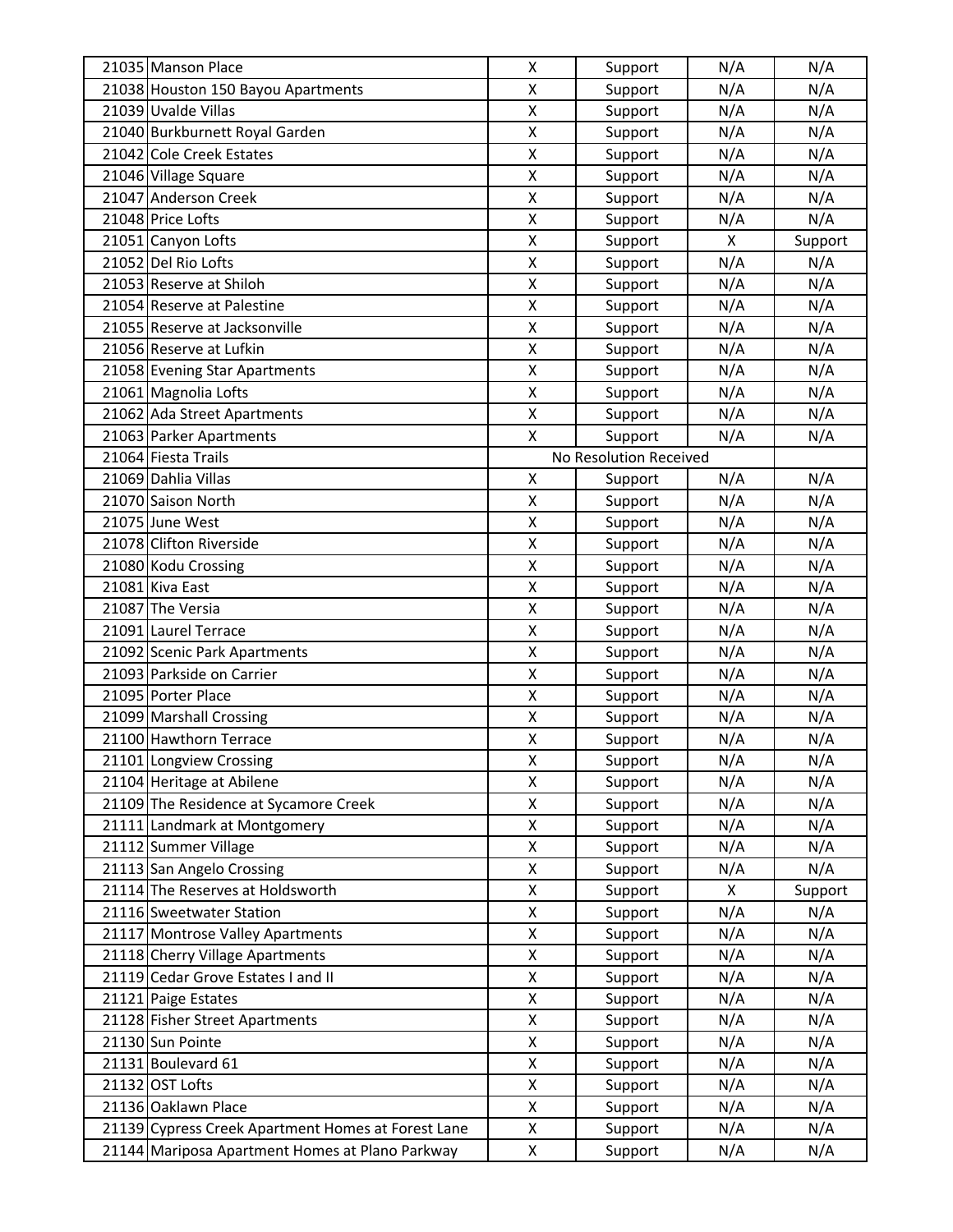| 21145 Mariposa Apartment Homes at Communications Pa | Χ                  | Support                | N/A | N/A     |
|-----------------------------------------------------|--------------------|------------------------|-----|---------|
| 21148 William Booth Apartments                      | Χ                  | Support                | N/A | N/A     |
| 21149 Residences at Alpha                           | Χ                  | Support                | N/A | N/A     |
| 21150 Big Lake Seniors Apartments                   | Χ                  | Support                | X   | Support |
| 21151 Colorado City Apartments                      | Χ                  | Support                | N/A | N/A     |
| 21156 Bayshore Manor and Bay View Apartments        | Χ                  | Support                | N/A | N/A     |
| 21157 Katy Manor Apartments                         | X                  | Support                | N/A | N/A     |
| 21158 Juniper Pointe Apartments                     | Χ                  | Support                | N/A | N/A     |
| 21159 Park Place Apartments                         | Χ                  | Support                | N/A | N/A     |
| 21160 Amber Ridge Apartments                        | Χ                  | Support                | N/A | N/A     |
| 21164 Town Oaks Apartments                          | Χ                  | Support                | N/A | N/A     |
| 21166 Mountain View Estates                         | X                  | Support                | N/A | N/A     |
| 21167 Villas at Augusta                             |                    | No Resolution Received |     |         |
| 21168 5th Street Lofts                              | Χ                  | Support                | N/A | N/A     |
| 21175 Wells Manor                                   | Χ                  | Support                | N/A | N/A     |
| 21176 Mill Run                                      | Χ                  | Support                | N/A | N/A     |
| 21177 Carver Ridge Apartments                       | Χ                  | Support                | N/A | N/A     |
| 21181 The Heights at MacArthur                      | X                  | Support                | N/A | N/A     |
| 21185 Weslaco Village                               | X                  | Support                | N/A | N/A     |
| 21186 Palms at Blucher Park                         | Χ                  | Support                | N/A | N/A     |
| 21187 Village at Perrin Beitel                      | $\pmb{\mathsf{X}}$ | Support                | N/A | N/A     |
| 21189 Village at Boyer                              | Χ                  | Support                | N/A | N/A     |
| 21190 Village at Medical Senior Apartments          | X                  | Support                | N/A | N/A     |
| 21200 Edson Lofts                                   |                    | No Resolution Received |     |         |
| 21202 Residences at Butler                          | Χ                  | Support                | N/A | N/A     |
| 21206 Woodcrest                                     | Χ                  | Support                | N/A | N/A     |
| 21208 Parmore Jupiter Road                          | Χ                  | Support                | N/A | N/A     |
| 21210 Hebron Village Supportive Housing             | Χ                  | Support                | N/A | N/A     |
| 21215 Torrington Silver Creek                       | Χ                  | Support                | N/A | N/A     |
| 21219 Eagles Gate Apartments                        | Χ                  | Support                | N/A | N/A     |
| 21220 Longview Square                               | Χ                  | Support                | N/A | N/A     |
| 21221 Providence on Park                            | Χ                  | Support                | N/A | N/A     |
| 21228 El Jardin                                     | Χ                  | Support                | N/A | N/A     |
| 21230 Calle del Norte Apartments                    | Χ                  | Support                | N/A | N/A     |
| 21231 Four25 San Pedro                              | Χ                  | Support                | N/A | N/A     |
| 21235 Inn Town Lofts                                | Χ                  | Support                | N/A | N/A     |
| 21243 Metro Lofts                                   | X                  | Support                | N/A | N/A     |
| 21245 The Rushmore                                  | Χ                  | Support                | N/A | N/A     |
| 21254 Tenninson Road Housing                        | Χ                  | Support                | N/A | N/A     |
| 21258 Mt. Pleasant Senior                           | Χ                  | Support                | N/A | N/A     |
| 21259 Jackson Place Apartments                      | Χ                  | Support                | N/A | N/A     |
| 21260 Mountain View Villas                          | Χ                  | Support                | N/A | N/A     |
| 21261 The Ponderosa                                 | X                  | Support                | N/A | N/A     |
| 21263 Crossroads Apartments                         | Χ                  | Support                | N/A | N/A     |
| 21264 Acadia Terrace                                | X                  | Support                | N/A | N/A     |
| 21274 Avanti Legacy Violet Parc                     | Χ                  | Support                | N/A | N/A     |
| 21275 Avanti Heritage Park                          | Χ                  | No Objection           | N/A | N/A     |
| 21276 Avanti Legacy Springfield                     | X                  | Support                | N/A | N/A     |
| 21283 Hemley Palms                                  | Χ                  | Support                | N/A | N/A     |
| 21284 Nevarez Palms II                              |                    | No Resolution Received |     |         |
|                                                     | X                  |                        |     |         |
| 21286 Blue Sky at Hawks Creek                       |                    | Support                | N/A | N/A     |